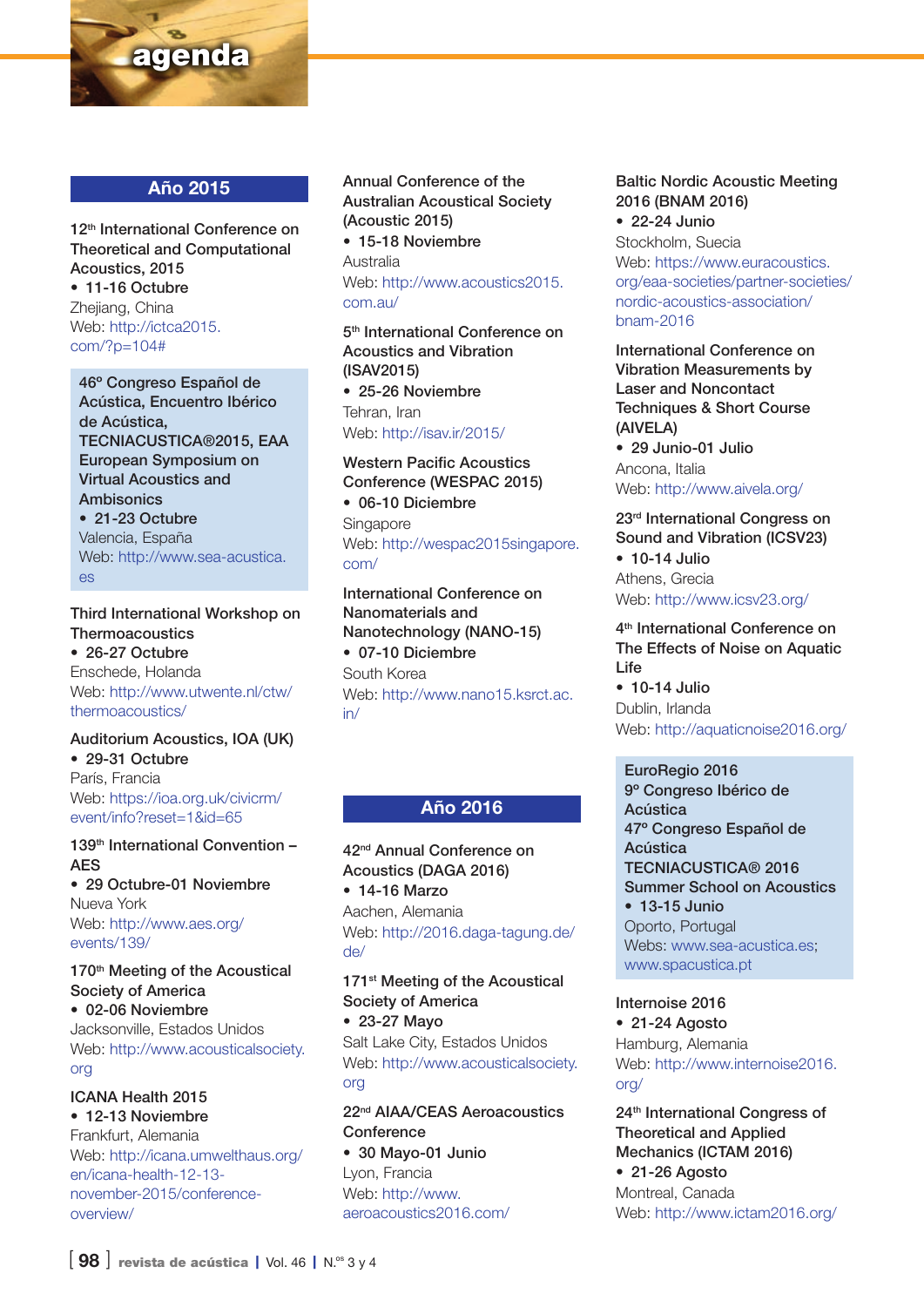

22<sup>nd</sup> International Congress on Acoustics (ICA 2016) • 05-09 Septiembre Buenos Aires, Argentina Web: [http://www.ica2016.org.](http://www.ica2016.org.ar/) [ar/](http://www.ica2016.org.ar/)

International Workshop on Rail Noise (IWRN)

• 12-16 Septiembre Terrigal, NSW, Australia Web: [http://iwrn12.acoustics.asn.](http://iwrn12.acoustics.asn.au/) [au/](http://iwrn12.acoustics.asn.au/)

Noise and Vibration Engineering Conference (ISMA 2016) • 19-21 Septiembre Leuven, Bélgica

Web:<http://www.isma-isaac.be/>

10<sup>th</sup> International Conference "Material - Acoustics - Place 2015"

• 23-25 Septiembre Zvolen, Eslovakia Web: [http://www.acoustics.sk/](http://www.acoustics.sk/index.php%3Foption%3Dcom_content%26task%3Dview%26id%3D13%26Itemid%3D27) [index.php?option=com\\_content&ta](http://www.acoustics.sk/index.php%3Foption%3Dcom_content%26task%3Dview%26id%3D13%26Itemid%3D27) [sk=view&id=13&Itemid=27](http://www.acoustics.sk/index.php%3Foption%3Dcom_content%26task%3Dview%26id%3D13%26Itemid%3D27)

172<sup>nd</sup> Meeting of the Acoustical Society of America joint with the Acoustical Society of Japan • 28 Noviembre-2 Diciembre Honolulu, Estados Unidos Web: [http://www.acousticalsociety.](http://www.acousticalsociety.org) [org](http://www.acousticalsociety.org)